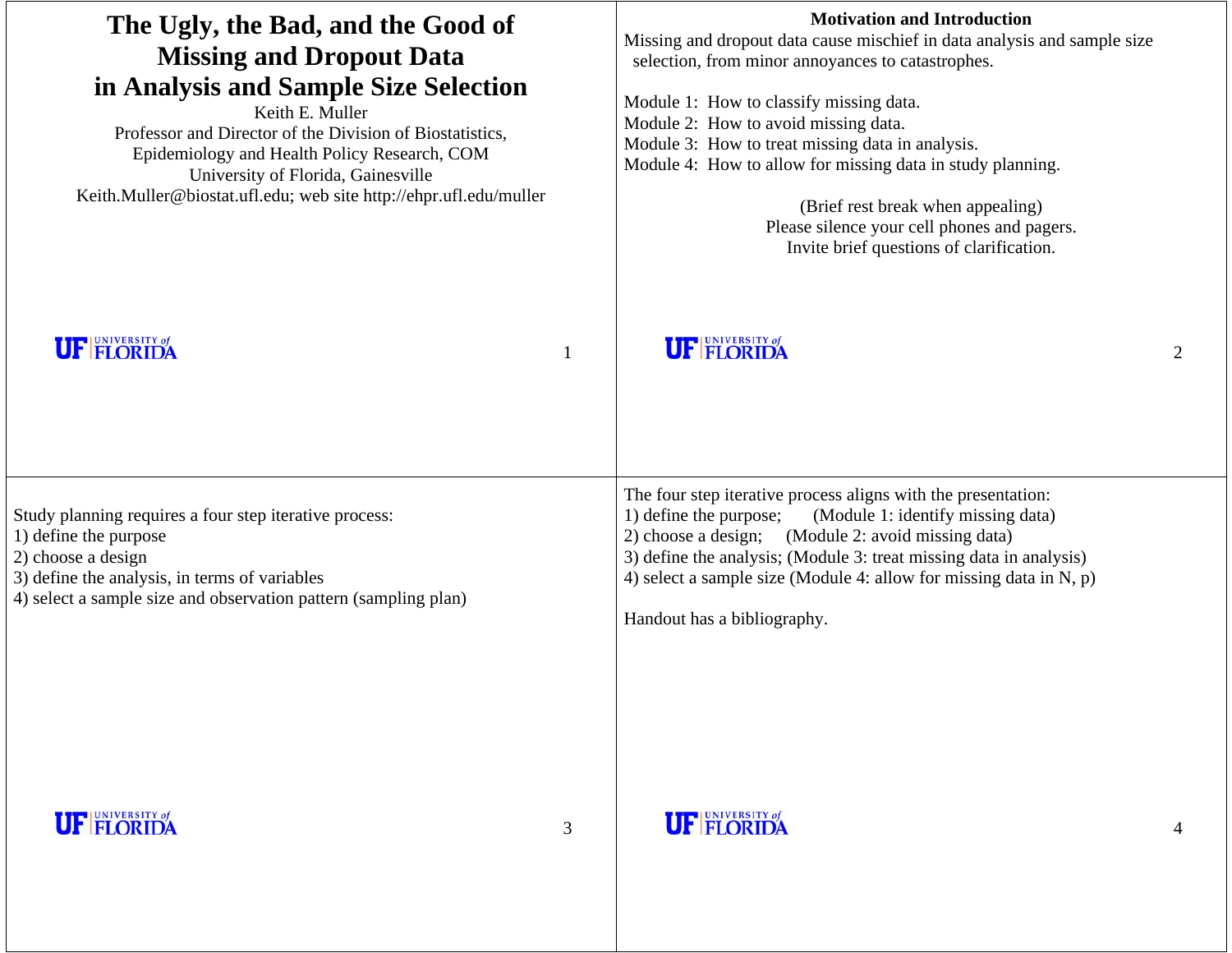| <b>Module 1: How to Classify Missing Data Types.</b><br>Context: a model expressing observed responses in terms of predictors, either<br>occurring naturally or presented by the scientist.<br>Example: Loudness of distress call upon sighting a predator as a function of<br>distance and type of predator.<br>Terms and Definitions<br>Observation unit: description of one instance of the response.<br>Independent sampling unit (ISU): an observation from one ISU is statistically<br>independent of an observation from a distinct ISU. |                | Isolated primates can generate independent data.<br>Observations from members of a group (family) are often correlated, which can<br>make the group the ISU.<br>Repeated measures: two or more observations measured on a common scale<br>(hence commensurate).<br>Often repeated across time or space.<br>Multivariate measures: two or more observations in distinct units, different<br>variables, example: {height, weight}<br>Doubly multivariate: {height, weight} repeated over time |   |
|-------------------------------------------------------------------------------------------------------------------------------------------------------------------------------------------------------------------------------------------------------------------------------------------------------------------------------------------------------------------------------------------------------------------------------------------------------------------------------------------------------------------------------------------------|----------------|---------------------------------------------------------------------------------------------------------------------------------------------------------------------------------------------------------------------------------------------------------------------------------------------------------------------------------------------------------------------------------------------------------------------------------------------------------------------------------------------|---|
| <b>UF FLORIDA</b>                                                                                                                                                                                                                                                                                                                                                                                                                                                                                                                               | 5              | <b>UF FLORIDA</b>                                                                                                                                                                                                                                                                                                                                                                                                                                                                           | 6 |
| <b>How Many Variables?</b><br>Number of<br>Number of<br><b>Model Description</b><br><b>Predictors</b><br><b>Responses</b><br>Univariate<br>Multivariable<br>Many<br>Multivariate<br>Many<br>1 or many<br>Many<br>Multivariate<br>Many<br>Repeated measures<br>Repeated<br>1 or many                                                                                                                                                                                                                                                             |                | Types of Missing Data<br>missing <i>predictors</i> , X, missing between subjects (distance)<br>missing responses, Y, missing within subject (loudness of call)<br>Dropout: implicitly for time ordered (repeated measures), implies monotone,<br>missing at time $t$ implies missing at time $t+1$<br>Missing predictors much less common, much less studied.<br>Missing responses usually the problem.                                                                                     |   |
| <b>UF FLORIDA</b>                                                                                                                                                                                                                                                                                                                                                                                                                                                                                                                               | $\overline{7}$ | <b>UF FLORIDA</b>                                                                                                                                                                                                                                                                                                                                                                                                                                                                           | 8 |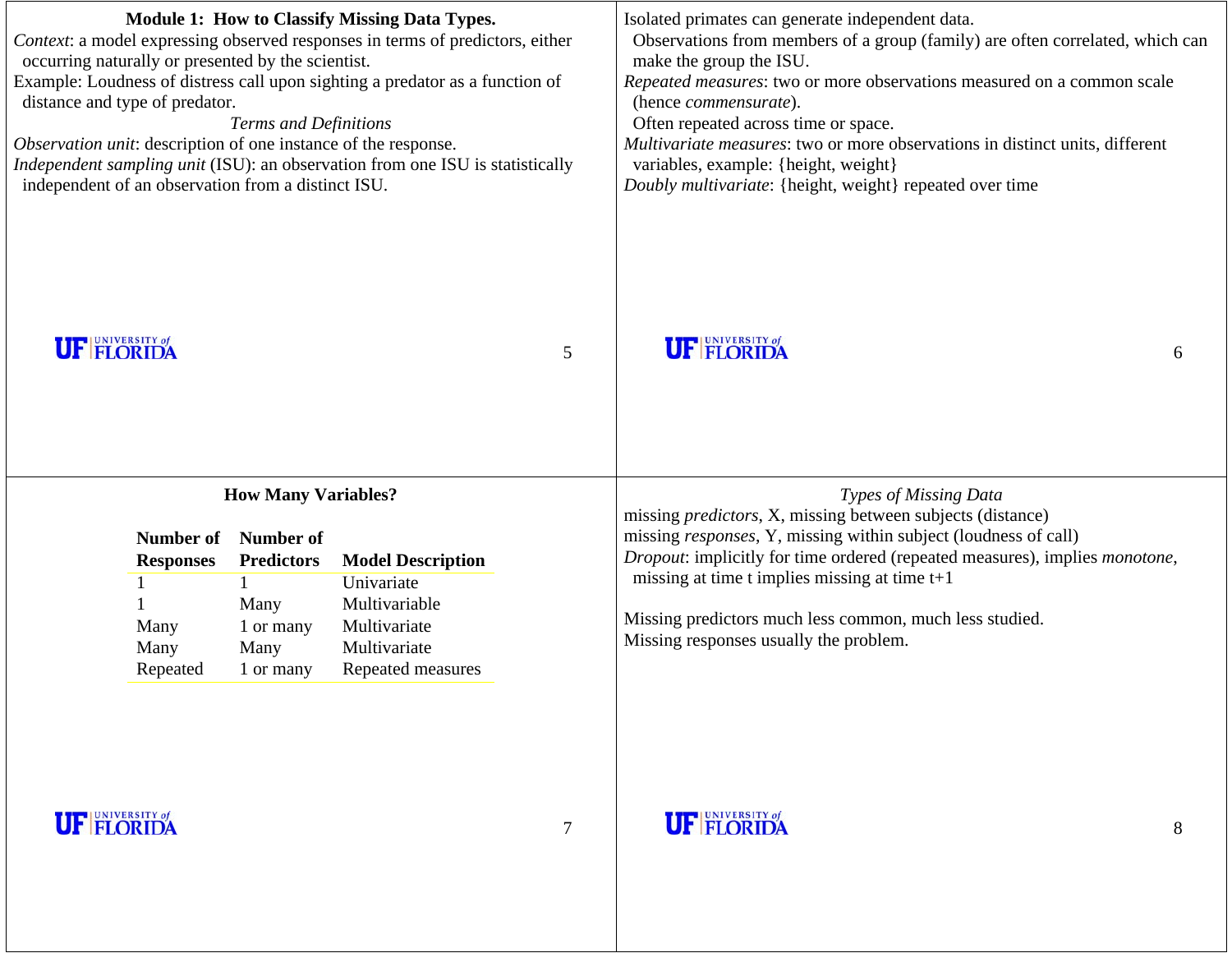| Uninformatively missing avoids many concerns about bias.<br>missing completely at random,<br>missing at random,<br>drop out if loss to follow-up for unrelated reasons<br>Mis-timed data actually correspond to missing values in a finer grid of times, such<br>as days rather than months.<br>Informatively missing important to detect and treated differently:<br>some drop outs, if related to response,<br>always censored data, including survival time,<br>below or above detection limits, high or low clipping   |    | Purposefully Missing Data Can be Created<br>Incomplete designs (Latin squares, etc) (WHY?) omit some treatment<br>combinations when have a jillion<br>Challenge protocols<br>exercise stress test<br>methacholine challenge<br>Time to event or trials to event may be the outcome. |    |
|----------------------------------------------------------------------------------------------------------------------------------------------------------------------------------------------------------------------------------------------------------------------------------------------------------------------------------------------------------------------------------------------------------------------------------------------------------------------------------------------------------------------------|----|-------------------------------------------------------------------------------------------------------------------------------------------------------------------------------------------------------------------------------------------------------------------------------------|----|
| <b>UF FLORIDA</b>                                                                                                                                                                                                                                                                                                                                                                                                                                                                                                          | 9  | <b>UF FLORIDA</b>                                                                                                                                                                                                                                                                   | 10 |
| Summary: The Ugly and the Bad<br>Statistical problems with missing data arise mostly from<br>repeated and multivariate measures responses.<br>Missing data makes estimation hard, and inference harder,<br>especially in small samples.<br>More trouble with analysis, computing, thinking, interpreting.<br>If statistical methods exist may not have software, or works poorly.<br>Missing data can bias estimates and bias tests (inflate alpha).<br>Typically reduces power (less chance to discover real difference). |    | There's Ugly, Flaming Ugly, and Iridescent Flaming Ugly.<br>Missing data can reflect or create logical or scientific problems in study design<br>and interpretation.<br>However, if recognized the problem can be turned to our advantage.                                          |    |
| <b>UF FLORIDA</b>                                                                                                                                                                                                                                                                                                                                                                                                                                                                                                          | 11 | <b>UF FLORIDA</b>                                                                                                                                                                                                                                                                   | 12 |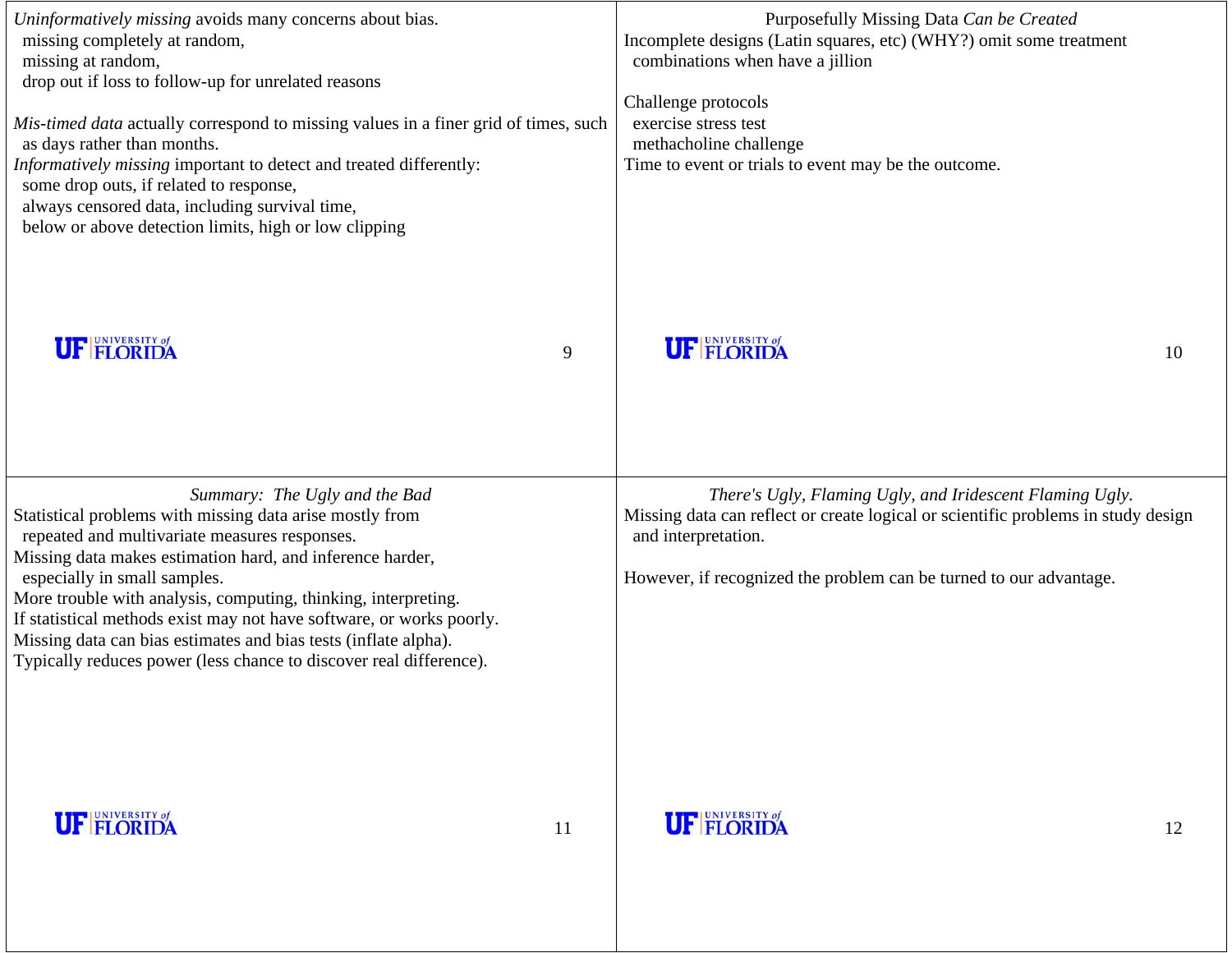| A Real Example from Automobile Racing<br>Porsche has always emphasized the importance of reliability testing for success in<br>endurance racing.<br>The company sent a team to a race track to test modifications to their current<br>model, and had the team run an entire practice race.<br>Upon returning to the factory and happily reporting nothing had broken, the team<br>was ordered back to the track for more testing.<br>Why? They had not learned anything,<br>they had not found the weakest links.<br>Missing information made the expensive and carefully done work of little value. | Summary: The Bad<br>Statistical problem come from partial fixes that can mislead by hiding problems.<br>Filling in missing values in unprincipled ways,<br>especially in small samples.<br>Example: replace a missing value with the mean.<br>Bad effects: falsely inflates the sample size and degrees of freedom so uses wrong<br>distribution for confidence intervals and tests and<br>underestimates the variance.<br>May bias the means estimates if not done wisely. |  |
|------------------------------------------------------------------------------------------------------------------------------------------------------------------------------------------------------------------------------------------------------------------------------------------------------------------------------------------------------------------------------------------------------------------------------------------------------------------------------------------------------------------------------------------------------------------------------------------------------|-----------------------------------------------------------------------------------------------------------------------------------------------------------------------------------------------------------------------------------------------------------------------------------------------------------------------------------------------------------------------------------------------------------------------------------------------------------------------------|--|
| <b>UF FLORIDA</b><br>13                                                                                                                                                                                                                                                                                                                                                                                                                                                                                                                                                                              | <b>UF FLORIDA</b><br>14                                                                                                                                                                                                                                                                                                                                                                                                                                                     |  |
| The Possible Good in Missing Data<br>Missing data can define new responses (such as time to event) and uncover<br>lurking variables.<br>Missingness may be the primary outcome.<br>Stress by drug dose example (a real study in rats)<br>$20$ mg/ $kg$<br>0mg/kg<br>10mg/kg<br>$5\overline{)}$<br>$n=10$<br>$\overline{0}$<br>stress<br>$\overline{10}$<br>$\overline{10}$<br>10<br>no stress<br>Overall, a good design, analysis, and planning process includes accommodations<br>for missing and dropout data                                                                                      | A Real Example from World War II<br>Task: collect and analyze data on planes returning from combat missions to define<br>improvements for crew survival.<br>Obvious response: tabulate bullet holes and other damage by location on the<br>airplane, by type of plane and mission features.<br>Should we strengthen the planes around the bullet holes are?<br>No!<br>Anywhere else. All of the useful information arises from the missing data.                            |  |

## **UF FLORIDA**

16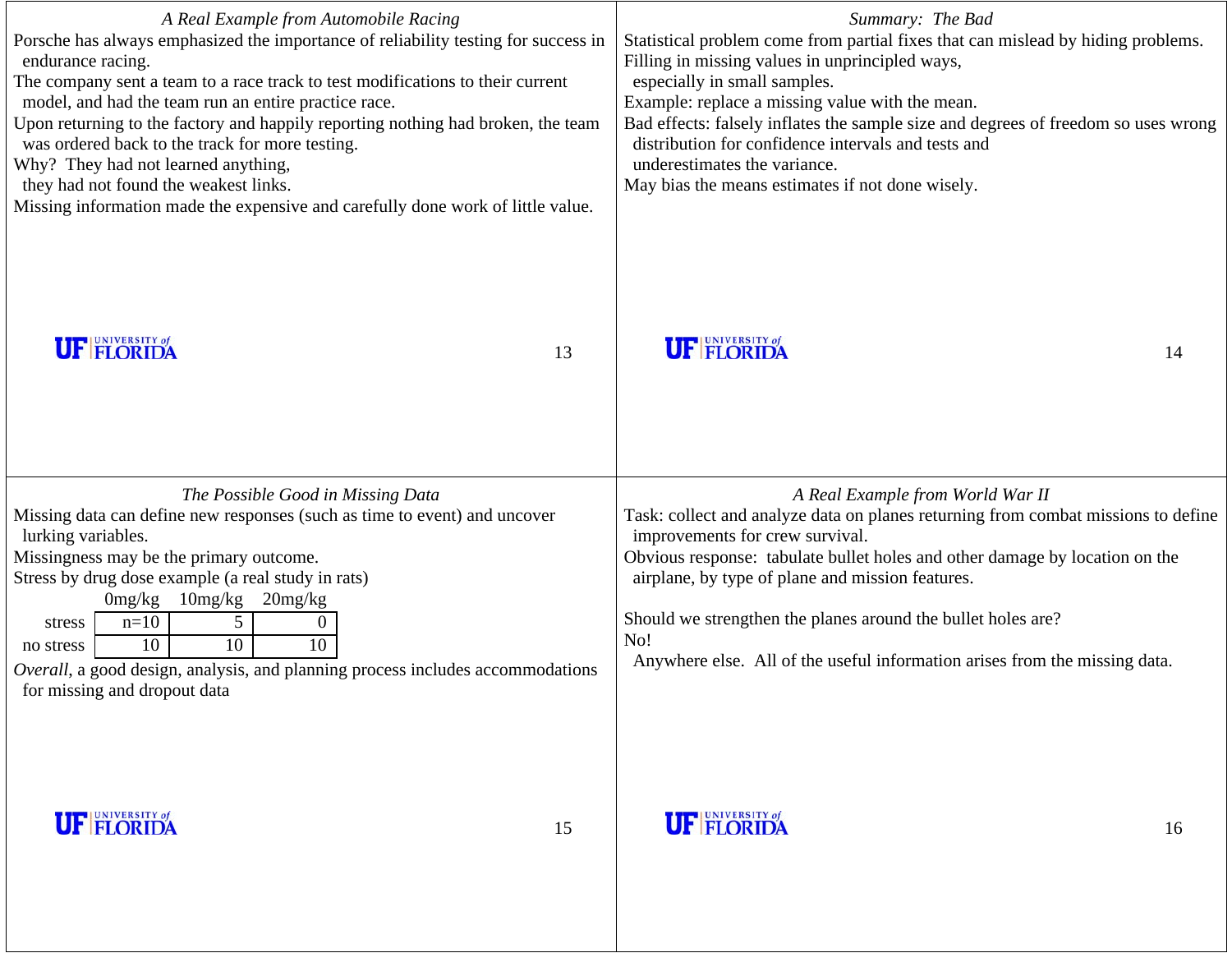| <b>Module 2: Strategies for Avoiding Missing Data</b><br>1) Measure fewer thing less often;<br>do less, better. (good career advice)<br>2) record data with a reliable machine (analog, digital)<br>3) redundant recording, backup (videotape, 2 of them, 2 observers)<br>4) measure the same variable more often, aliquots, replicates.                                                                                                 | For exchangeable data, Spearman-Brown prophecy formula gives<br>0.9<br>R<br>0.8<br>0.7<br>0.5<br>0.4<br>0.3<br>0.2<br>0.1<br>0.0<br>2<br>$\mathbf{3}$<br>$\overline{4}$<br>5<br>-6<br>10<br># Duplicates |                                                                                                                                                                                                                                                                                               |    |
|------------------------------------------------------------------------------------------------------------------------------------------------------------------------------------------------------------------------------------------------------------------------------------------------------------------------------------------------------------------------------------------------------------------------------------------|----------------------------------------------------------------------------------------------------------------------------------------------------------------------------------------------------------|-----------------------------------------------------------------------------------------------------------------------------------------------------------------------------------------------------------------------------------------------------------------------------------------------|----|
| <b>UF FLORIDA</b>                                                                                                                                                                                                                                                                                                                                                                                                                        | 17                                                                                                                                                                                                       | <b>UF FLORIDA</b>                                                                                                                                                                                                                                                                             | 18 |
| 5) Use point of observation data recording<br>and <i>data validation</i> (range, possible values,)<br>Example: Epi Info (www.cdc.gov, freeware) on laptop for chart abstraction,<br>surveys, etc. HIGHLY RECOMMENDED.<br>Obviously can use special purpose software.<br>Please avoid EXCEL. Pretty please.<br>6) use a truly practical design, pilot study, rehearsal and training.<br>Can you really run a video tape, take notes and ? |                                                                                                                                                                                                          | <b>Module 3: Treat Missing Data in Analysis</b><br>Always start by analyzing missingness patterns as a binary outcome. Listing<br>tables can be good.<br>Look for patterns.<br>Look for biasing drop out such as censoring or below detection.<br>Are looking for informatively missing data. |    |
| <b>UF FLORIDA</b>                                                                                                                                                                                                                                                                                                                                                                                                                        | 19                                                                                                                                                                                                       | <b>UF FLORIDA</b>                                                                                                                                                                                                                                                                             | 20 |

## **UI** FLUKIDA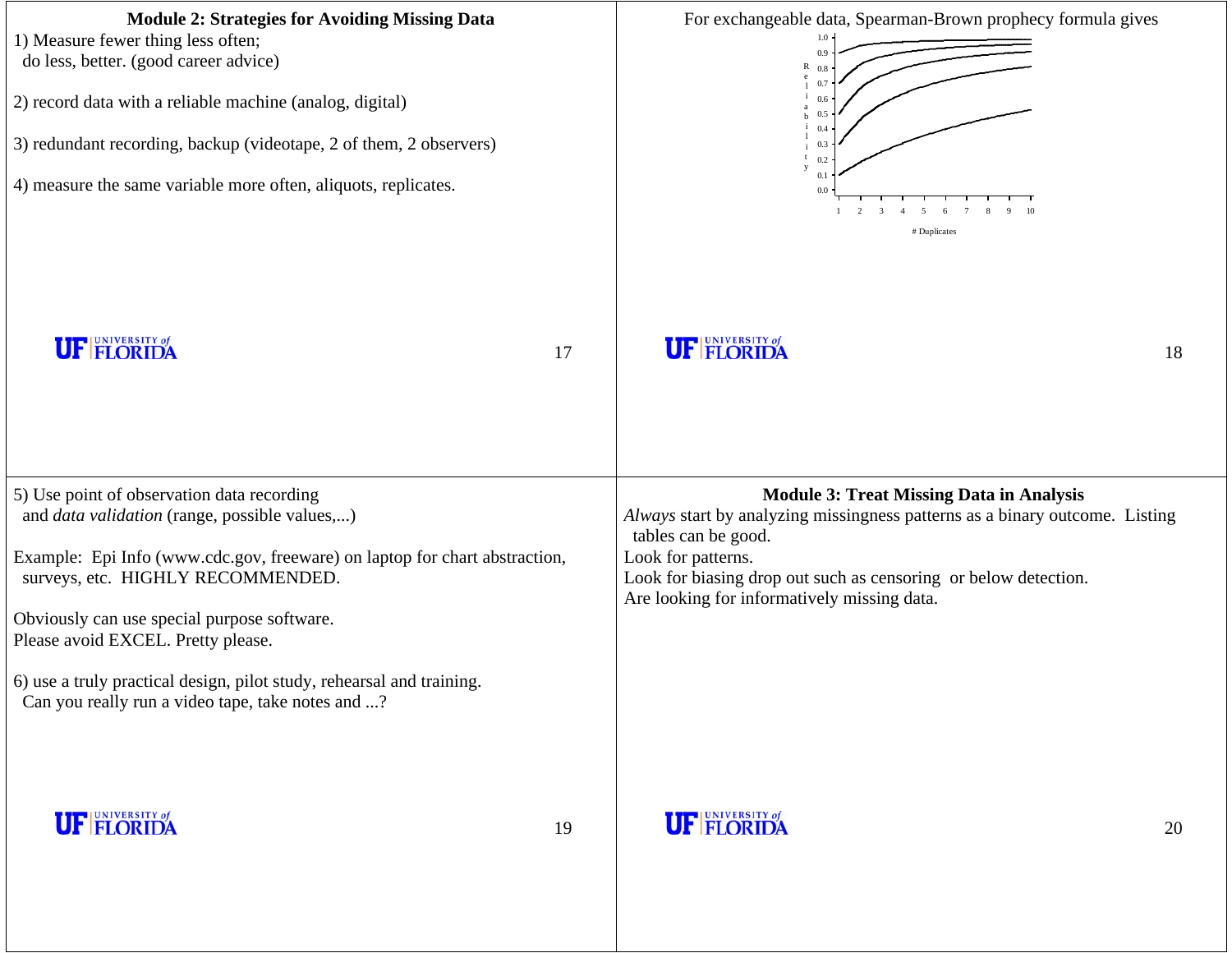| Specific Missing Data Tools<br>Missing predictors not common, so less studied<br>Missing responses usually the problem<br>Statisticians have created good but sometimes difficult to use methods for<br>estimation with missing data<br>Much less has been done for hypothesis testing and other forms of inference,<br>especially in small samples<br>Software Tips<br>Use software that is general (ANOVA, balance between vs within).<br>Avoid sums of squares formulas (and some software) that require balance. |    | Parametric Approaches<br>Most used tools are parametric approaches for MAR and MCAR, likelihood<br>based such as EM algorithm.<br>Likelihood based methods such as EM algorithm, assume a particular distribution,<br>such as a Gaussian distribution.<br>One of the big advantages of a mixed model formulation.<br>Opens Pandora's box without careful use.<br>Problems from underfitting the covariance model,<br>collinearity and automatic coding leading to nonconvergence.<br>Repeated measures typically do not have a simple covariance model. |    |  |
|----------------------------------------------------------------------------------------------------------------------------------------------------------------------------------------------------------------------------------------------------------------------------------------------------------------------------------------------------------------------------------------------------------------------------------------------------------------------------------------------------------------------|----|---------------------------------------------------------------------------------------------------------------------------------------------------------------------------------------------------------------------------------------------------------------------------------------------------------------------------------------------------------------------------------------------------------------------------------------------------------------------------------------------------------------------------------------------------------|----|--|
| <b>UF FLORIDA</b>                                                                                                                                                                                                                                                                                                                                                                                                                                                                                                    | 21 | <b>UF FLORIDA</b>                                                                                                                                                                                                                                                                                                                                                                                                                                                                                                                                       | 22 |  |
| Special Tools for Informatively Missing<br>Usually decent software for survival analysis, time to event.<br>Otherwise hope for special purpose free software for informatively missing data<br>in particular special cases.                                                                                                                                                                                                                                                                                          |    | <b>Multiple Imputation</b><br>Multiple imputation uses a sub-sampling strategy (like jackknifing or<br>boostrapping) to "fill in" the missing values.<br>Non-parametric tools, including multiple imputation.<br>Multiple imputation great for LARGE studies.<br>Very suspect in small studies.<br>Easy to abuse.<br>Great resource at www.stat.psu.edu/~jls/mifaq.html                                                                                                                                                                                 |    |  |
| <b>UF FLORIDA</b>                                                                                                                                                                                                                                                                                                                                                                                                                                                                                                    | 23 | <b>UF FLORIDA</b>                                                                                                                                                                                                                                                                                                                                                                                                                                                                                                                                       | 24 |  |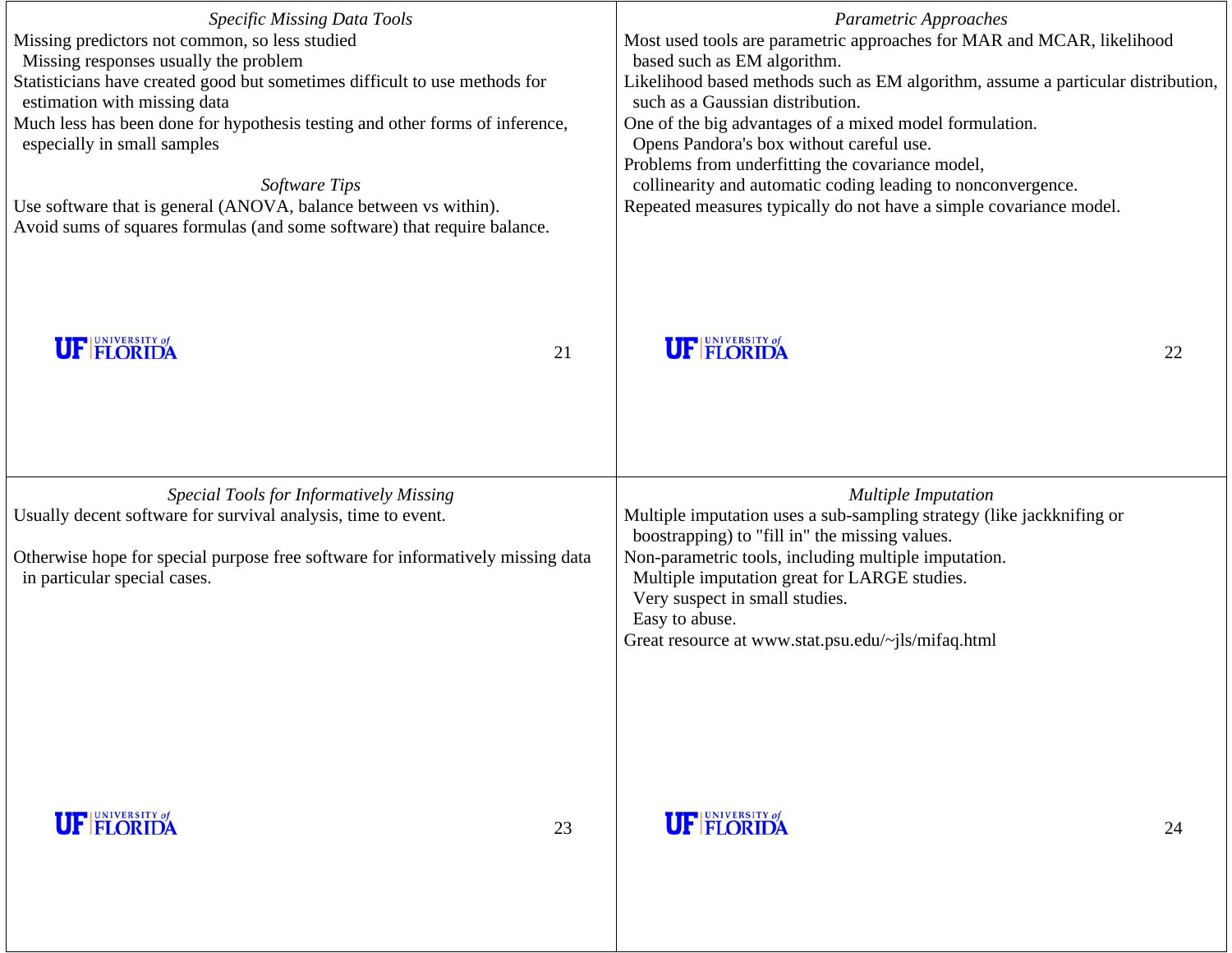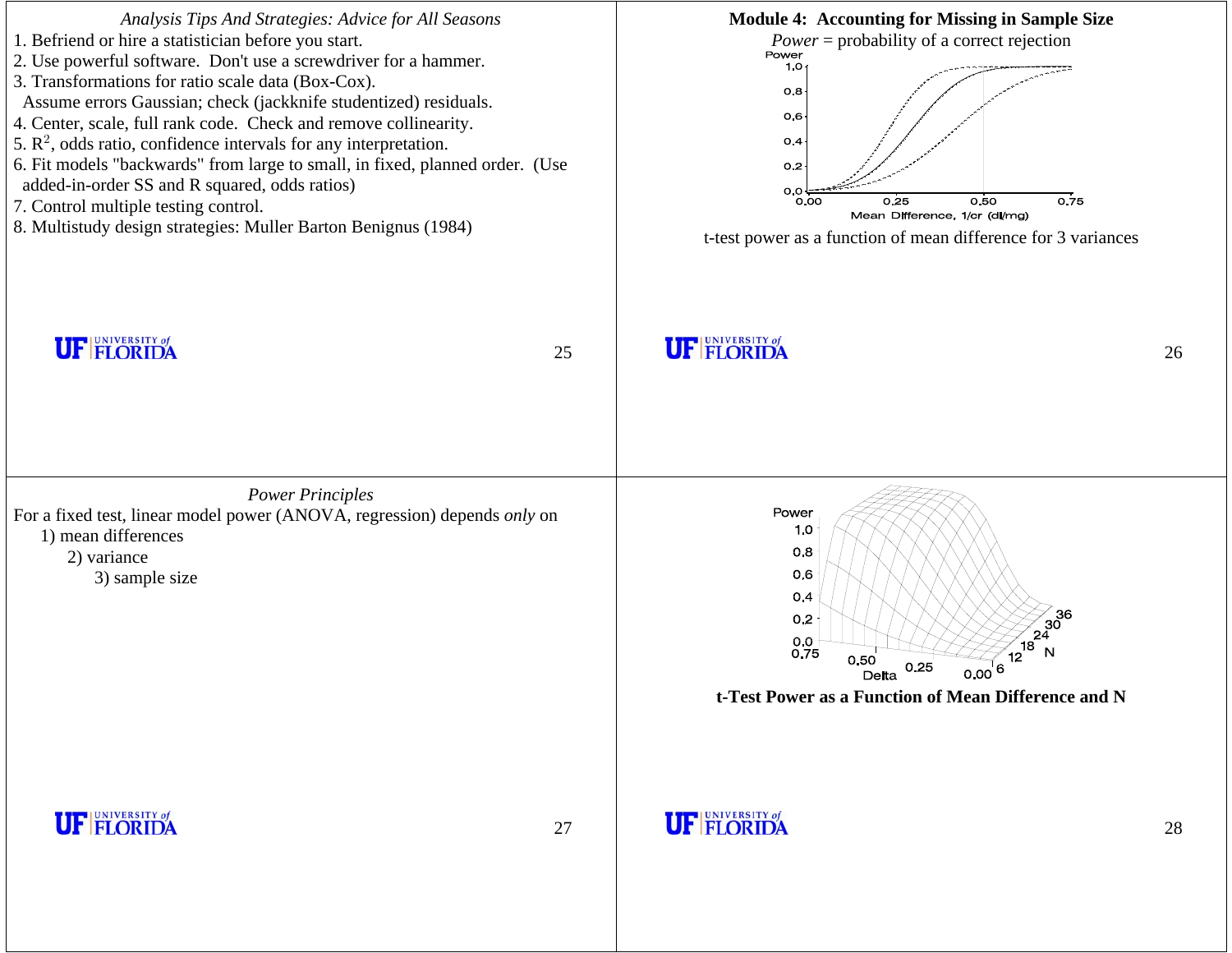| Free Sample Size or Power<br>For linear models, 1) doubling N roughly equivalent to<br>2) doubling the mean difference or<br>3) cutting the variance in half.<br>Signaled avoidance with an auditory cue? Use a LOUD sound.<br>Measure repeatedly (blood aliquots), within animal.<br>Variability between animals >> variability within animals. |    | Use a Continuous Variable for More Power<br><b>Definition (a)</b> Nominal scales only define categories or groups of observations.<br>(b) Ordinal scales provide numeric values sufficient only to rank observations.<br>(c) Interval scales provide numeric values with all differences of the same size<br>being equivalent.<br>(d) Ratio scales give numeric values for which ratios of the same size are<br>equivalent. |    |  |
|--------------------------------------------------------------------------------------------------------------------------------------------------------------------------------------------------------------------------------------------------------------------------------------------------------------------------------------------------|----|-----------------------------------------------------------------------------------------------------------------------------------------------------------------------------------------------------------------------------------------------------------------------------------------------------------------------------------------------------------------------------------------------------------------------------|----|--|
| <b>UF FLORIDA</b>                                                                                                                                                                                                                                                                                                                                | 29 | <b>UF FLORIDA</b>                                                                                                                                                                                                                                                                                                                                                                                                           | 30 |  |
| (e) Continuous data may include any sort of interval- and ratio-scale variables.<br>Differences due to scale on power essentially monotone,<br>higher scale gives higher power.<br>Why? Amount of information per value.<br>How important?<br>Sample sizes of 100's or 1000's versus 10's.<br>Arguably the most under used principles of power!  |    | More Free Sample Size or Power<br>Ratio scale variables often (nearly always?) become more Gaussian with<br>transformation which usually increases power as well as helping meet<br>assumptions.<br>Examples: Cardiac ejection fraction,<br>CD34 counts, any concentration in blood or other liquid                                                                                                                         |    |  |
| <b>UF FLORIDA</b>                                                                                                                                                                                                                                                                                                                                | 31 | <b>UF FLORIDA</b>                                                                                                                                                                                                                                                                                                                                                                                                           | 32 |  |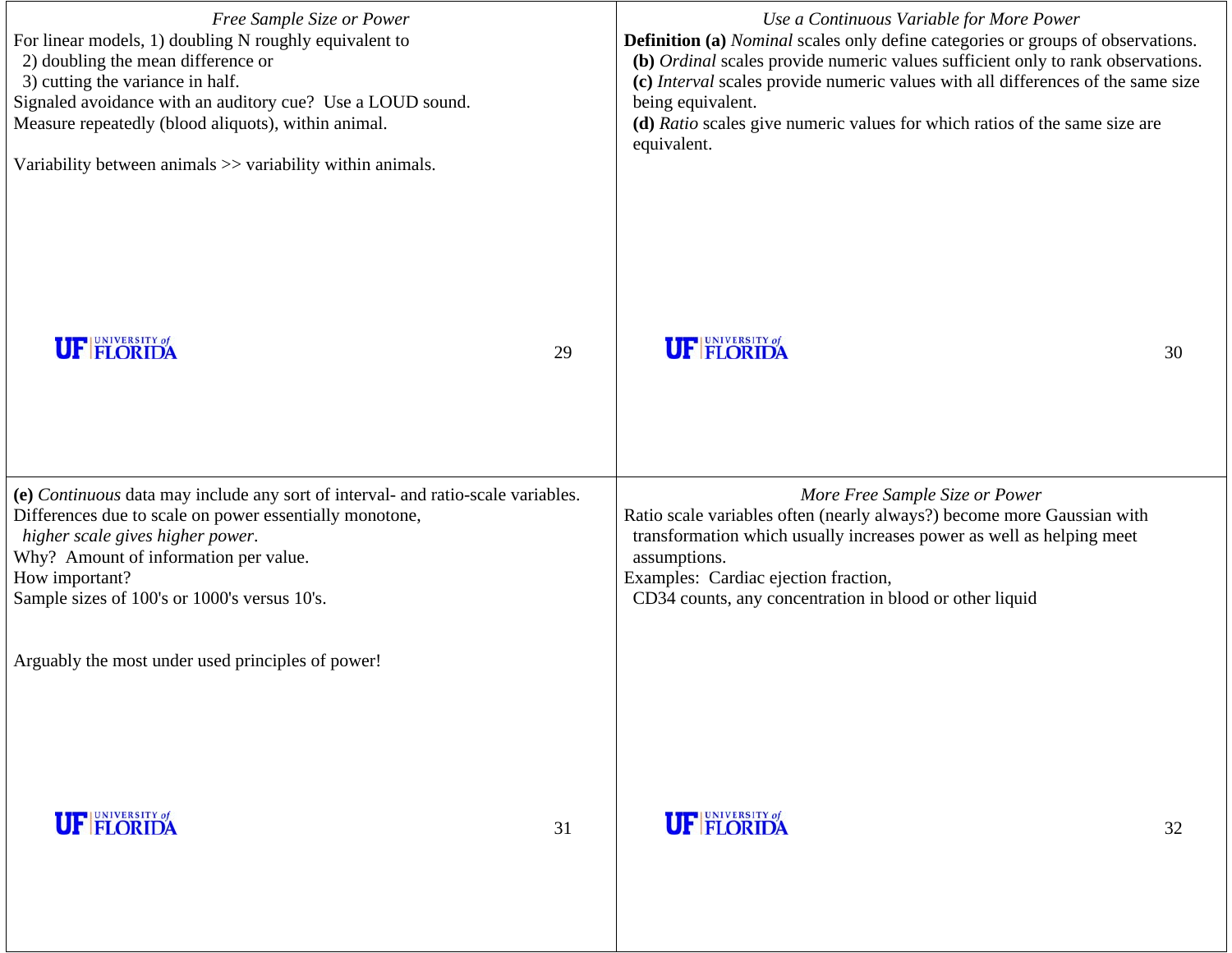| Power uncertainty: nuisance parameters such as variance.<br>Power<br>1.O $\cdot$<br>O.B<br>0.6 <sub>1</sub><br>O.4<br>O.2<br>O.O<br>0.50<br>0.75<br>0.25<br>0.00<br>Mean Difference, 1/cr (dl/mg)<br>Confidence Limits for t-test Power with Estimated Variance)                                                                                                                     |    | The Silly Paradoxes of Power in Practice.<br>Power and sample size is hard work.<br>"Theory harder than for data analysis.<br>^Software very limited and worse than for data analysis.<br>ADefensible power analysis usually as much work as data analysis.<br>^Simplest forms and explanations often not clear.<br>^Power analysis seems to require more knowledge about the truth than seems fair<br>to require.                                         |    |
|--------------------------------------------------------------------------------------------------------------------------------------------------------------------------------------------------------------------------------------------------------------------------------------------------------------------------------------------------------------------------------------|----|------------------------------------------------------------------------------------------------------------------------------------------------------------------------------------------------------------------------------------------------------------------------------------------------------------------------------------------------------------------------------------------------------------------------------------------------------------|----|
| <b>UF FLORIDA</b>                                                                                                                                                                                                                                                                                                                                                                    | 33 | <b>UF FLORIDA</b>                                                                                                                                                                                                                                                                                                                                                                                                                                          | 34 |
| We are often slackers.<br>-Scientists and statisticians want (demand) quick power.<br>-Scientists and statisticians want (demand) easy power analysis.<br>-Power often depends on unknown nuisance parameters. Yuck.<br>-Power often based on biased or very wobbly estimates.<br>Scientists and statisticians want (demand) a sample size, a fixed answer, not a<br>power analysis. |    | <b>Threats to Good Power Analysis</b><br>The biggest threat to a defensible sample size comes from misalignment of the<br>power analysis with the data analysis, not from missing data.<br>Bad, common example: t test power for repeated measures.<br>Can either under or over estimate power.<br>Examples in Muller LaVange, Ramey and Ramey 1992.<br>Statisticians often just as guilty.<br>Solution: appropriate power analysis for the data analysis. |    |
| <b>UF FLORIDA</b>                                                                                                                                                                                                                                                                                                                                                                    | 35 | <b>UF FLORIDA</b>                                                                                                                                                                                                                                                                                                                                                                                                                                          | 36 |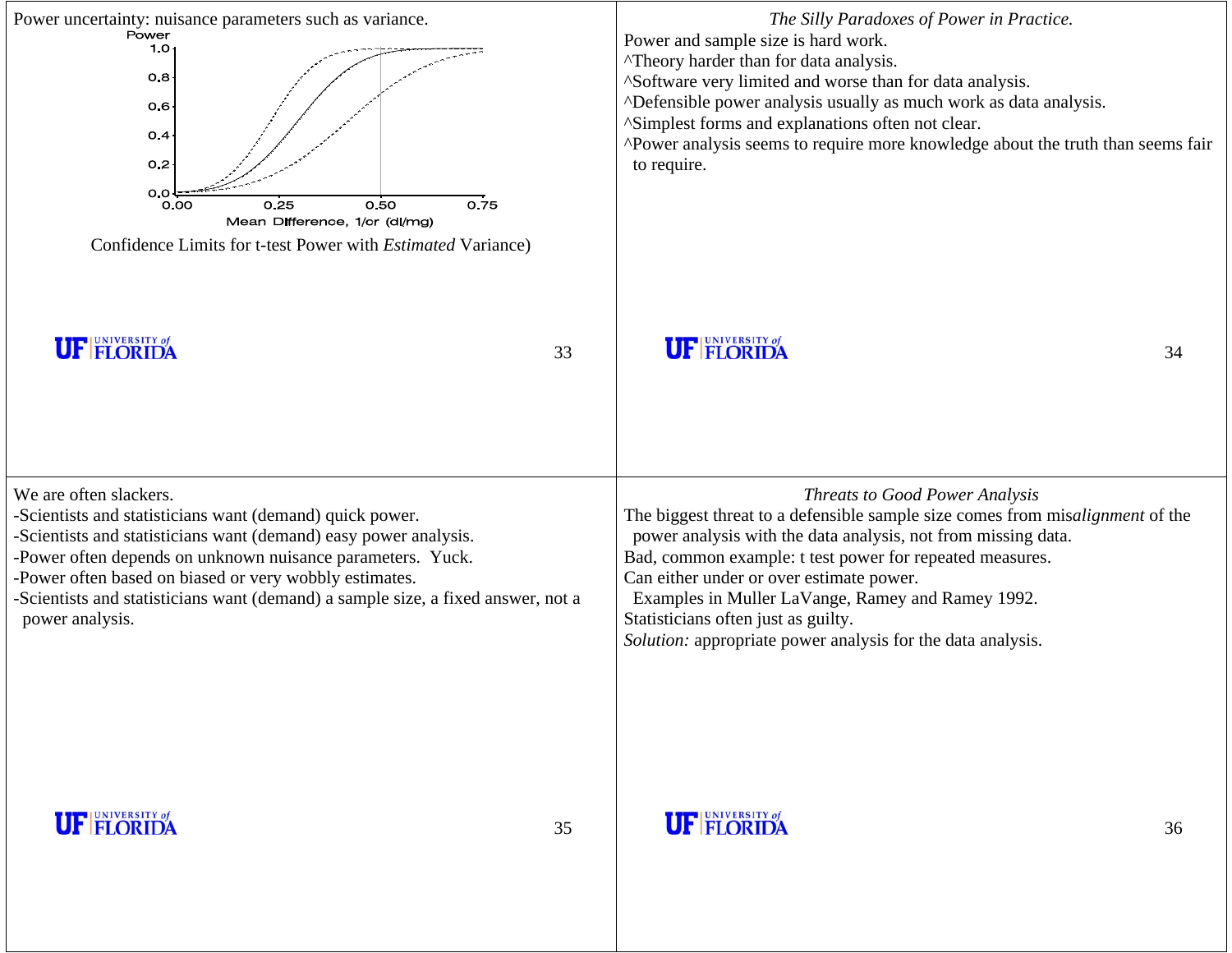| <b>Next Biggest Threat</b><br>Failure to account for uncertainty<br>Solutions: library time,<br>pilot study, external, or<br>internal pilot design, or<br>multistudy research.<br>Impatience and asking the data to do too much too quickly leads to sloppy low<br>powered studies that frustrate, confuse and waste everyone's time and money.<br>If it were easy enough, someone else probably would have already done it.                                                                                                                              |    | Missing Data Adjustments for Power<br>Applying simple strategies to a fully aligned power analysis provide reasonable<br>approximations with standard software.<br>Use adequate software (motorcycle helmet advice).<br>Account for substantial expected unbalance between groups.<br>It matters! Most power with balanced ANOVA.                                           |  |
|-----------------------------------------------------------------------------------------------------------------------------------------------------------------------------------------------------------------------------------------------------------------------------------------------------------------------------------------------------------------------------------------------------------------------------------------------------------------------------------------------------------------------------------------------------------|----|-----------------------------------------------------------------------------------------------------------------------------------------------------------------------------------------------------------------------------------------------------------------------------------------------------------------------------------------------------------------------------|--|
| <b>UF FLORIDA</b>                                                                                                                                                                                                                                                                                                                                                                                                                                                                                                                                         | 37 | <b>UF FLORIDA</b><br>38                                                                                                                                                                                                                                                                                                                                                     |  |
| Two Effects of Missing Data on Power<br>Missing responses has two possible effects:<br>reduction in effective sample size<br>unbalance.<br>Reducing sample size to adjust power only accurate and sufficient with roughly<br>uniform missing pattern across conditions.<br>Dropout, with biggest effect at end, a common example of the possible bias in a<br>power calculation.<br>Example power bias: 3 dose groups, with most missing at highest.<br>Just like unbalance across dose groups in concept, but theory different for<br>repeated measures. |    | <b>Adaptive Designs</b><br>pure sequential designs (testing widgets at a widget factory).<br>Classical group sequential design use interim data analysis with adjusted test<br>levels to allow peeking at the data during the study.<br>Mostly used in clinical trials.<br>Almost all theory developed only in LARGE samples.<br>Hence can be very biased in small samples. |  |
| <b>UF FLORIDA</b>                                                                                                                                                                                                                                                                                                                                                                                                                                                                                                                                         | 39 | <b>UF FLORIDA</b><br>40                                                                                                                                                                                                                                                                                                                                                     |  |